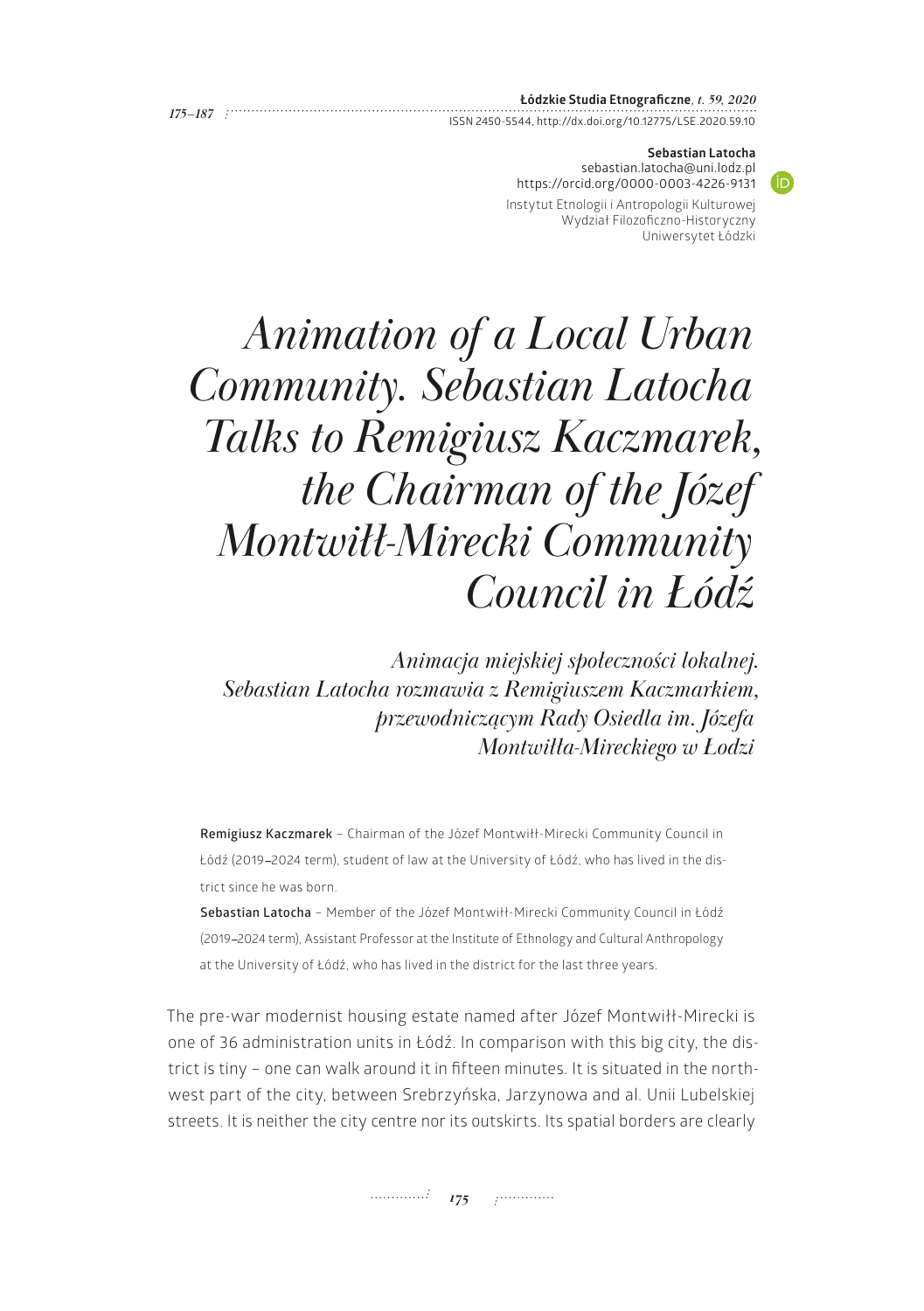defined, which contributes to thinking of it in the local context and the activity of the residents within an anthropological space – in the sense of the type of space, a category introduced by Marc Augé (see 1992). The eastern border of the housing estate is a green belt of allotment gardens and a railway line, in the south it borders on Józef Piłsudski Park, while in the north and west it is encircled by the Łódka River, which is now hidden under the ground.

According to statistics, in the 1920s in Łódź, there were 3.6 people living in one room, which was the worst rate among all the big cities in Poland (Ciarkowski, Stefański 2018: 62-63). As a result, the authorities of Łódź decided to make numerous housing investments. One such enterprise built on the grandest scale was this housing estate, located in the so-called Polesie Konstantynowskie (this part of the city took its name 'Polesie': (*po* = after) + (*lesie* [las] = forest) from clearing a forest that used to grow here). The city authorities chose a design by Jerzy Berliner, Jan Łukasik, Miruta Słońska and Witold Szereszewski, who put into practice the ideas of the avant-garde and modernism, which were at the time popular in urban design in Western Europe, but up to then unprecedented in Poland. The housing estate – the first modern housing project in Łódź and moreover, one of the first such projects in Poland and Europe, was constructed between 1928 and 1933. The architects decided against the dense frontage developments and courtyard-wells that were typical features of 'traditional urban planning' and instead chose to construct separate blocks of flats, scattered over the area. "Flat-roofed cubic forms were ornamented with avant-corps, balconies and mullions made of unplastered brick" (Ciarkowski, Stefański 2018: 70). In 1933, the authorities named the housing estate after the Polish socialist Józef Monwiłł-Mirecki (1879-1908). The biographies of several avant-garde artists are related to this modernist estate: Karol Hiller, Katarzyna Kobro and Władysław Strzemiński.

At present, the 'avant-garde identity' of the housing estate is overshadowed by the 'martyrdom identity'. During the Second World War, this estate in Polesie Konstantynowskie was marked with repressions and the displacement of about 5 thousand of its residents. This nightmarish event, which Dorota Fornalska described as "the night that changed everything" (Fornalska 2018: 97–110) took place on the night between 14 and 15 January 1940.**<sup>1</sup>** After the war, some of the

<sup>1</sup> "On the morning of 15 January 1940 the Estate was deserted, solidified in the terror of the night. There were some stray dogs left. How did the ones who stayed feel? Was it a relief for them to know it had been someone else this time, or did they fear their turn would come? They certainly worried about what happened to their friends with whom they had talked not so long before,

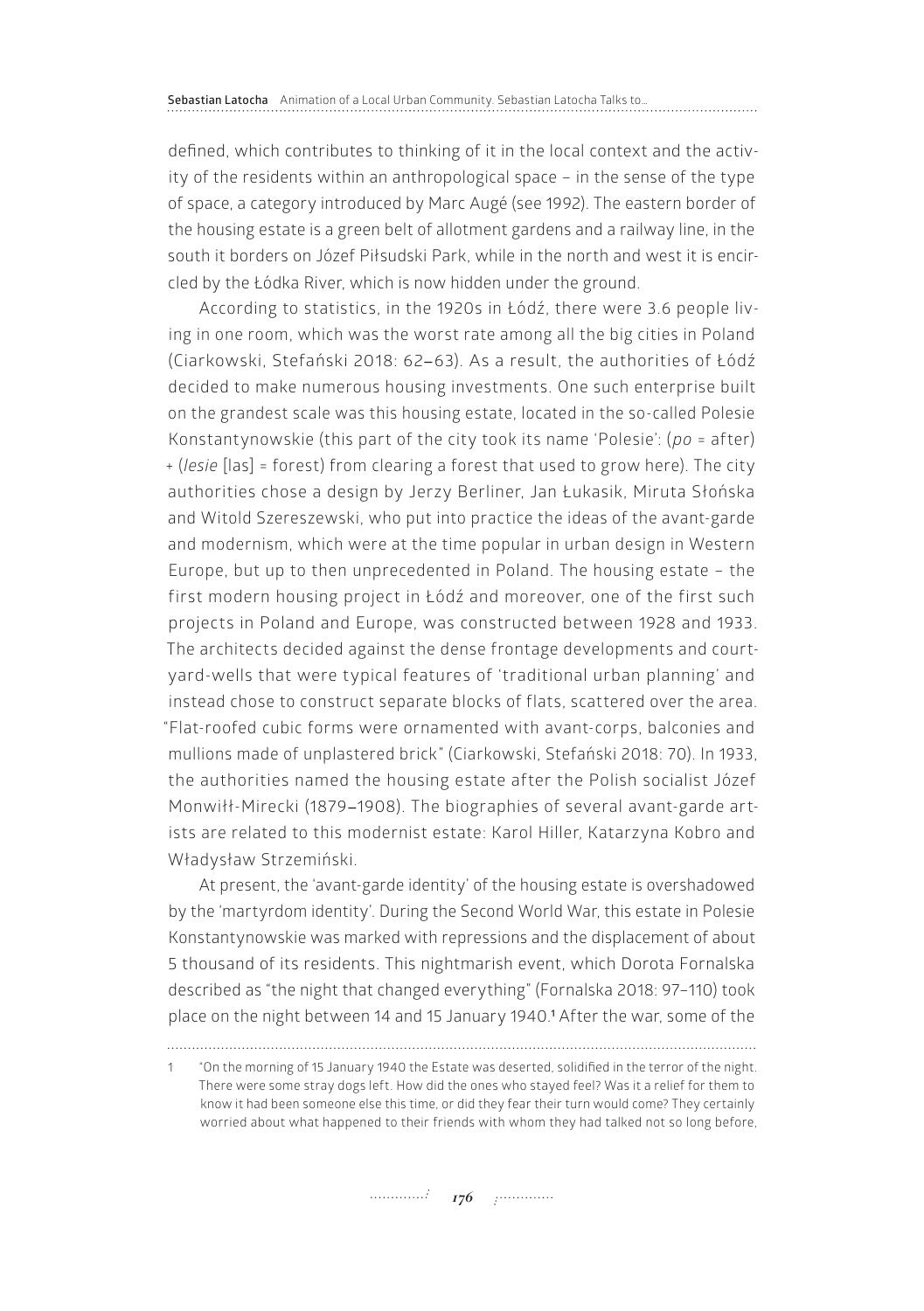displaced residents returned to the estate. There are still people among those living in the 'Montwiłł' Estate that remember the night, as well as the bearers of the memory – their children and grandchildren. People living there preserve that heritage of martyrdom in time and space: they commemorate anniversaries of the January tragedy (by means of local secular celebrations) and collect documents and tokens housed in a small museum at 2, Perla Street in the Estate Memorial Exhibition Room (their 'sacred' space).

Both identities – complementary and parallel – trigger intensive animation activity in the public sphere, the common denominator of which is heritage. The situation is paradoxical as there are surprisingly many projects involving social animation in this "smallest district of the city" (around 1,500 people). The residents cooperate with NGOs<sup>2</sup> and the Community Council, focusing on matters related to the housing estate. In virtual space, there are websites and social media profiles of the estate. A large number of the residents also take part in public consultations, local picnic events, themed walks and the so-called 'flying café' bringing neighbours closer together over a cup of tea or coffee in the space between their blocks of flats. Without a permanent location, it springs up here or there, but always within the housing estate, integrating the local community. The residents apply to the City of Łódź Office and other entities for grants in order to develop local mini-projects. And these are only some of the housing estate animations, but even such a brief outline may well serve to illustrate just how strongly residents identify with their estate.

The neighbourhood initiatives show the idea of animation itself on specific examples, as described by Mateusz Konieczny: "animation activities develop and strengthen social bonds between residents, also contributing to the development of social capital" (Konieczny 2018: 60). An interview with Remigiusz Kaczmarek, the Chairman of the Józef Montwiłł-Mirecki Community Council in Łódź, shows the benefits of replacing the word 'with' with 'for' in the context of animation and working as part of the local community.

played bridge, exchanged political news, walked their children together to schools and kindergartens. Many of them would try to help their neighbours already in the early days, bringing them food and warm clothes, duvets and pillows to the camp" (Fornalska 2018: 110).

<sup>2</sup> Such as: Stowarzyszenie: Inicjatywa dla Rozwoju Osiedla im. Józefa Montwiłła-Mireckiego w Łodzi and Stowarzyszenie Mieszkańców Osiedla im. J. Montwiłła-Mireckiego "Polesie".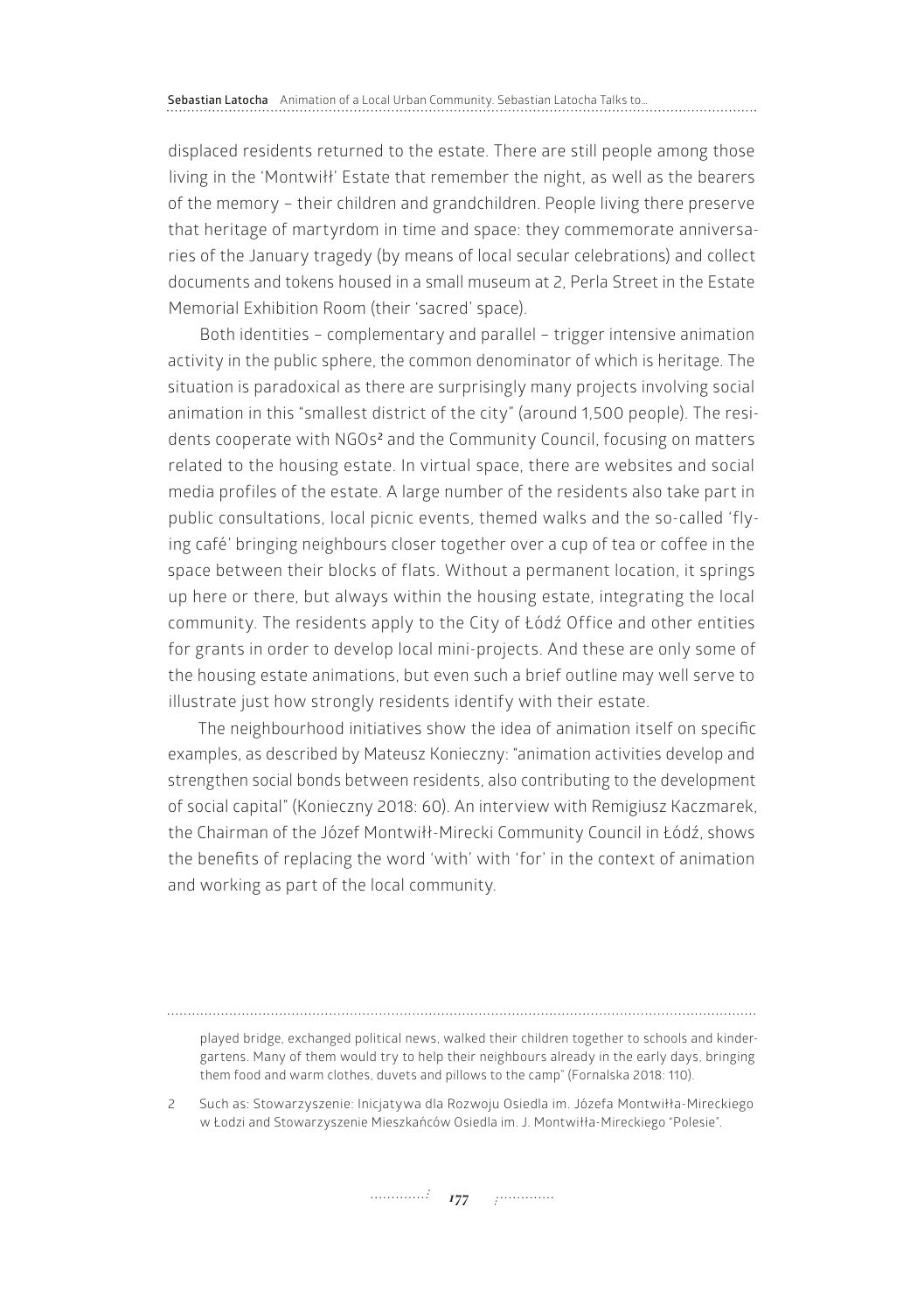**Sebastian Latocha** Animation of a Local Urban Community. Sebastian Latocha Talks to…

A local community, from a sociological point of view, consists of three dimensions: the spatial, the social, and the sociological one. A local community also performs at the axiological plane, for example by means of local patriotism, activism, commitment to community, activity in the public sphere. What is the Józef Montwiłł-Mirecki Housing Estate in Łódź like in this respect? As far as I remember, during a meeting in our Institute<sup>3</sup> you compared this estate to a village. What did you mean by that?

This housing estate reminds me of a rural community, because its residents are interrelated in a multi-dimensional network. I remember how it worked on a football pitch when we were children. We preferred playing in 'district' teams, for example our estate against our friends from Koziny District, so as children we were close, we were aware of our separate estate identity. The residents are not anonymous. Seniors meet to play bridge, they know one another very well. One neighbour approaches another, we don't have the barriers common in the typical big housing projects. For this reason I compared our estate to a village community.

### In what other ways is being part of a local community expressed in an urban estate?

First of all, in the negative sense, I face the same problems as all the other residents of the housing estate: too few parking spaces, poor public transport connection with the rest of the city, traffic jams, lack of public space, no shops, neglected blocks of flats, courtyards and little streets. I experience it myself, being part of the local community. I think common experiences form the basis for being part of it. On the other hand, there are positive aspects, reflected in relationships with neighbours, mutual support, organising of joint local initiatives, taking care of the common space, or participating in the local organisations such as the Community Council and associations that want to do something for the benefit of the local community. The most important here is the border between the negative and the positive aspects. In order to cross the border, it is enough to leave your flat and go to a picnic organised by your neighbours or a lecture in the local library. The culmination of this positive dimension of being part of

<sup>3</sup> A meeting with Remigiusz Kaczmarek, the Chairman of the J. Montwiłł-Mirecki Community Council in Łódź, entitled *A Square in the Montwiłł-Mirecki Housing Estate. Tensions – Discussions – Disputes*, took place on 30th October 2019 as part of the research and animation project *STACJA BADAWCZA: Osiedle im. J. Montwiłła-Mireckiego w Łodzi* (*RESEARCH STATION Montwiłł-Mirecki Housing Estate in Łódź*), which is a result of cooperation between Institute of Ethnology and Cultural Anthropology at the University of Łódź and the J. Montwiłł-Mirecki Community Council in Łódź.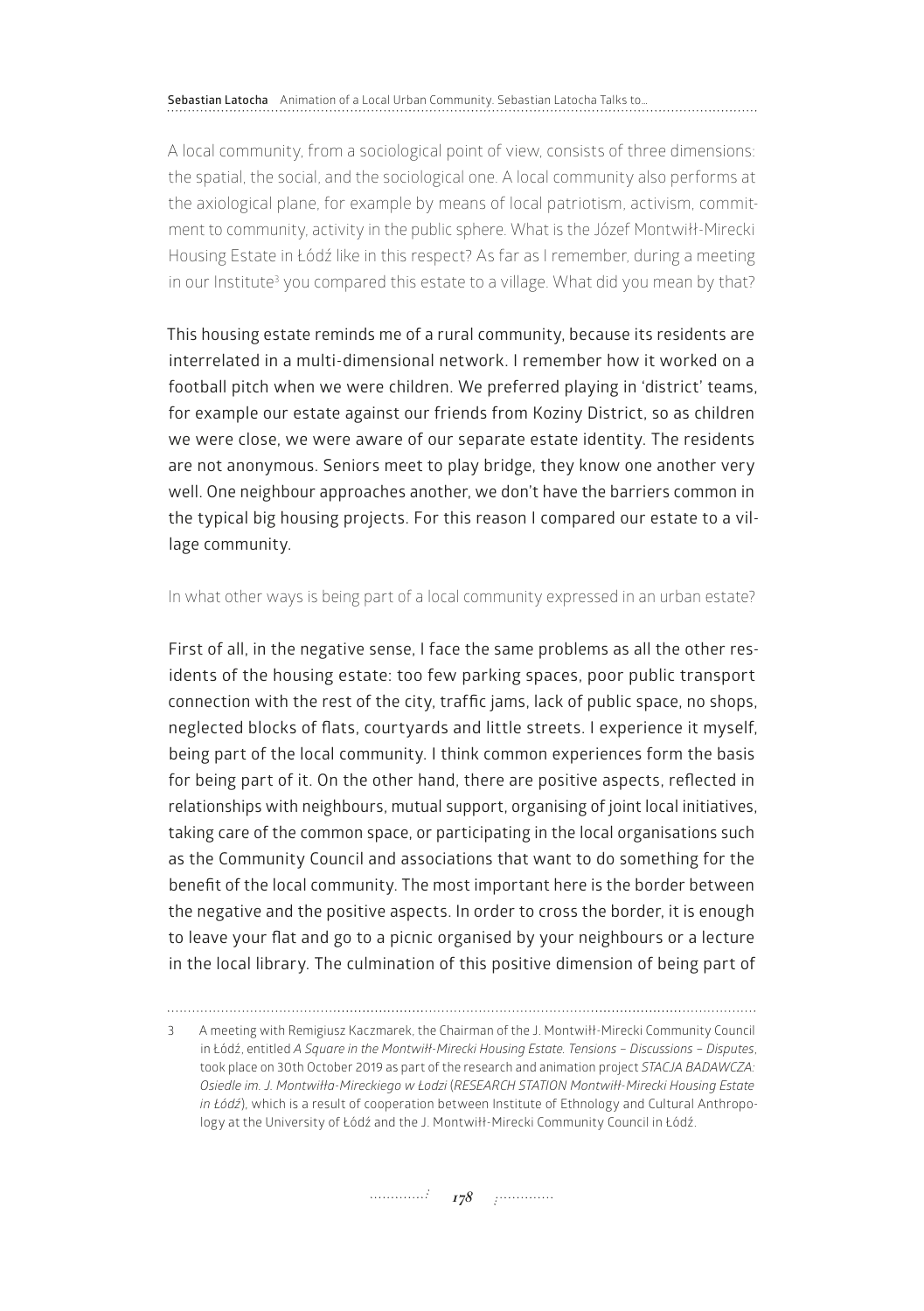the local community is working in groups, the aim of which is either reviving the historical core of the housing estate or organising a neighbourhood event. In my opinion this sphere looks fairly good on our estate, when compared to Łódź as a whole, and this is also due to relations between the residents and the involvement of local activists and committed residents in the public space.

### And what is the difference between activism and commitment to social community?

In my opinion activists want to achieve a particular aim or serve an interest, while a committed resident acts for the benefit of the community, whose will he may, or may not, like; the interest of a local community is not necessarily different from the interest of a committed resident. In the real world the two terms may intersect, but they may also have two completely separate meanings.

How would you characterise a good committed citizen, an animator, an activist acting for the benefit of a local community – or, to put it more precisely – cooperating with it?

I would rather talk of a general predisposition that you either have or don't have. As far as I am concerned, I think I am a good organiser, I have good managing skills, I know the law. It is at the Law Faculty that I learned that being a lawyer is a kind of a duty. Us, the lawyers, have the duty to serve by explaining the law to other people. Legal practice is not limited to making your living — the better-than-average knowledge of law makes us, lawyers, public servants, for example in the place where we live, in our district. This idea motivates me to social work. An animator should be flexible. When I had an idea to organise dancing classes for the residents of the housing estate I learnt that individual dancing was not popular among the elderly, so I am looking for another form of activity for them. Ballroom dance, for example, worked very well. An animator should have an open mind and be sensitive to the needs of the group s/he cooperates with.

The housing estate experienced a trauma during the Second World War. Is the difficult heritage a value activating the local animators and committed residents today?

I will try to explain it on my own example. The story of my family is related to the Purtal family. Antoni Purtal<sup>4</sup> died in Auschwitz, after the war his wife and

<sup>4</sup> Antoni Purtal (1895-1943), an activist in the Polish Socialist Party, the Deputy Mayor of Łódź in 1939, a resident of the J. Montwiłł-Mirecki Estate in Łódź.

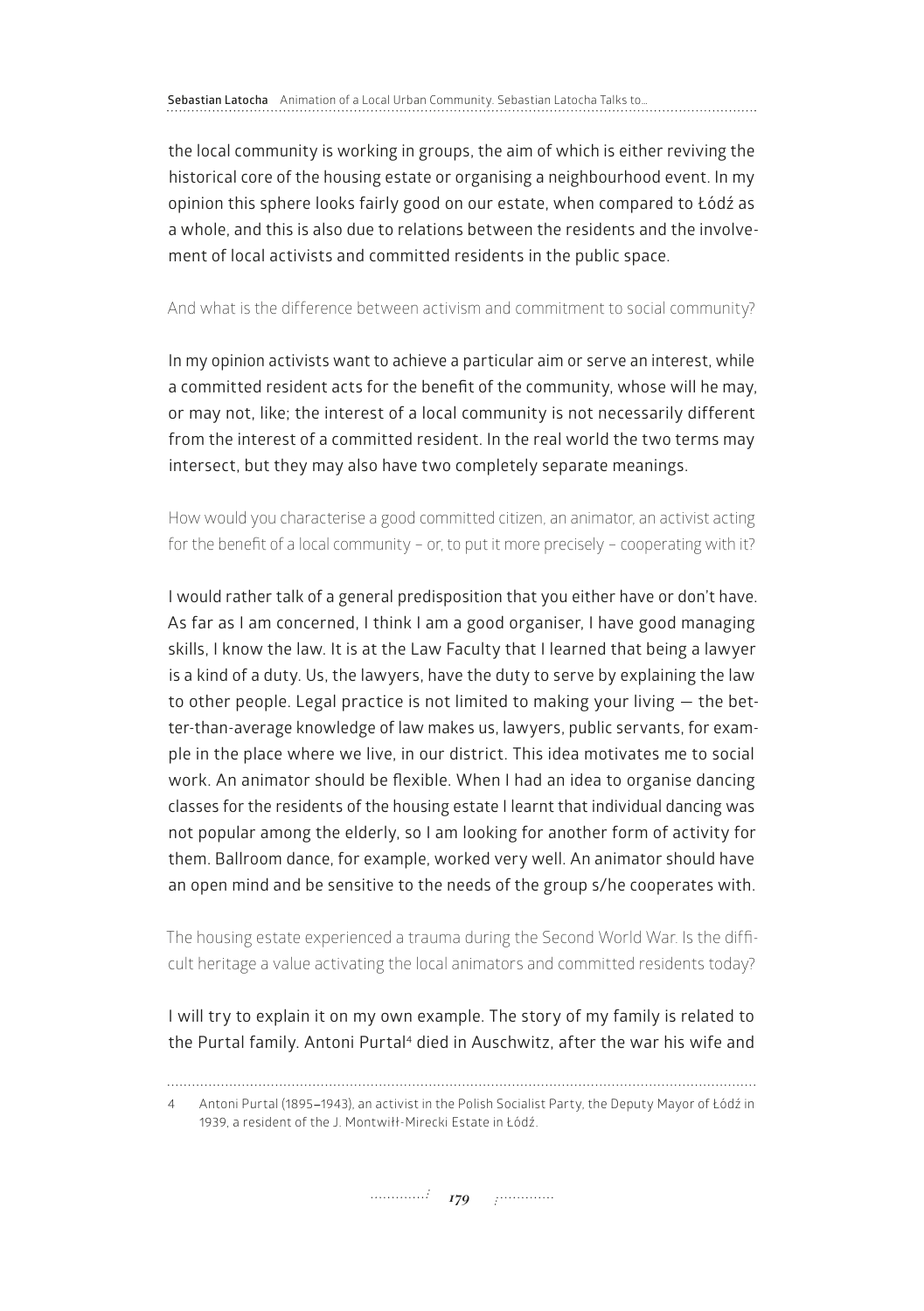daughter returned to the housing estate. Those who returned, promoted the idea of opening to other people and acting against individualism, although it was not entirely the question of heritage and difficult war experiences. It was also the architecture that promoted integration and still does today. For example the fences along the Srebrzyńska Street and courtyards between the blocks of flats support joint neighbourhood activities. There is no centre, no market square here, unlike in a medieval town, but people used to meet and still meet for example in the local shop. The truth is that we are historically rooted in this place. In the flat in which I now live my father was born. My great-grandmother lived here, so did my grandmother and my father. Opposite to my flat, there lives my aunt, the daughter of my great-grandmother's sister. Another member of the Community Council is my cousin. You can feel the heritage, the respect for several generations that expect you to act for and to the benefit of the housing estate. This is the soil which nurtures the citizens movement.

The 'old' residents of the estate have the family memory, the postmemory, which is an ethical category, they share difficult childhood, tradition, the heritage which obliges them to act, as you said. And how about the 'new' residents? What attracts them to the 'Montwiłł' Estate? I am such a 'new' resident of the estate. Nowadays modernism has become culturally in vogue. The Art Deco style in industrial design and the modernist architecture of 1920s and 1930s 'age in style' (Jarząbek 2010: 78). Marcin Jarząbek, when doing his research on the paradox of modernity which becomes historical, writes that modernist architecture has nowadays become part of the cultural memory, that "we feel much greater respect towards the past that we do not remember than towards the events that we have witnessed" (Jarząbek 2010: 81). Is the participatory animation, which takes place in the Montwiłł-Mirecki Housing Estate among the 'new' residents, related to the identity of the estate and its architectural heritage, with the now fashionable pre-war modernism? Why don't other Łódź housing estates experience a similar participatory boom?

Personally, I don't know what it looks like in other districts of Łódź, because I have lived here since I was born. However, I hear from people moving to our housing estate from other parts of the city, that they have not experienced such neighbourhood activity as they see here. The reason is partially the fact that after the war some people returned here and over generations local families were established, that have lived here up to now. The comfort of living in blocks of flats after the war is one thing, another thing is tradition and memory. The residents of Łódź, whose family biographies interweave with the Montwiłł-Mirecki Housing

*180 180 <i>p 180*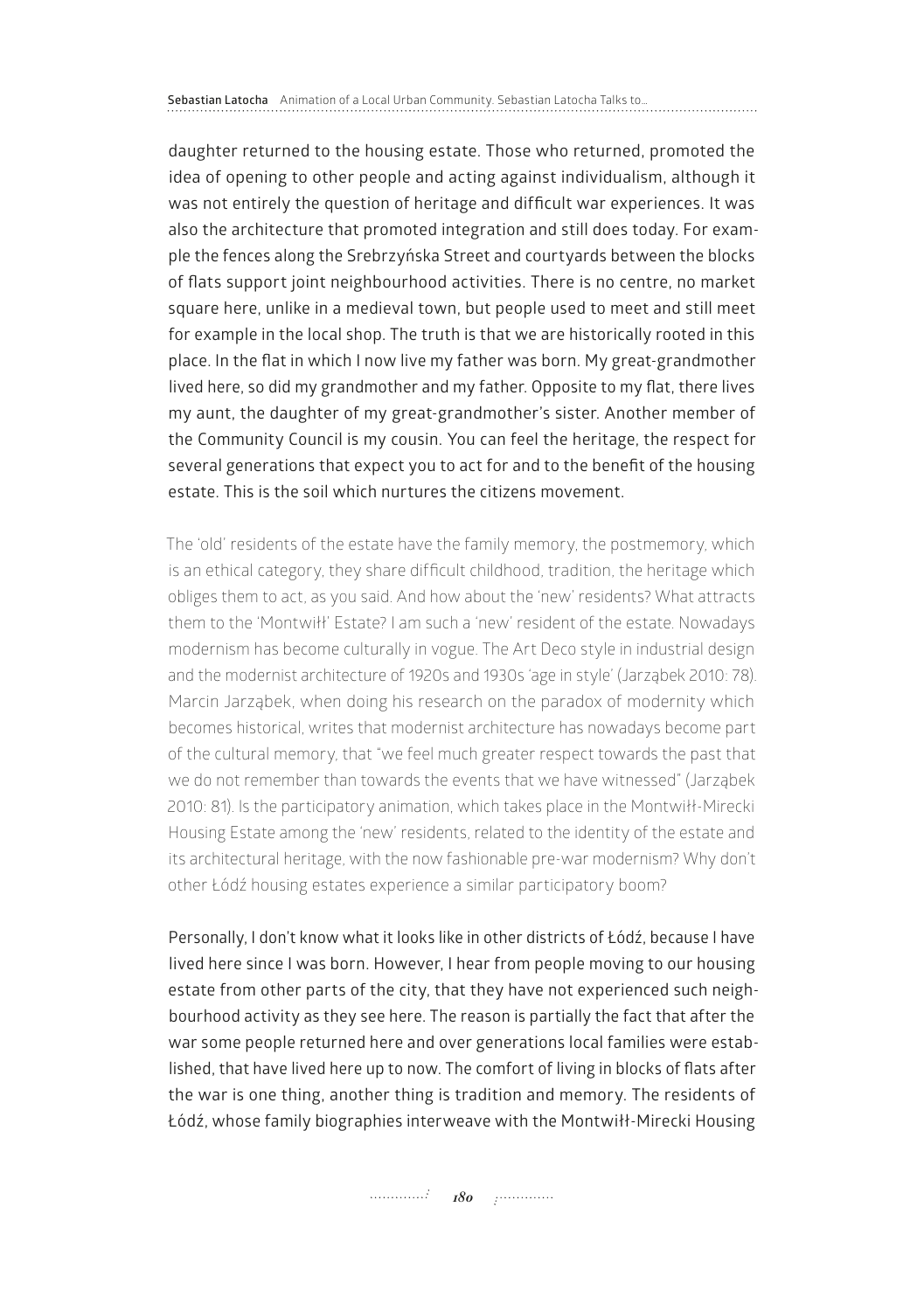Estate, do not forget the fact. Family connections and sentimental factors are very important, because they function as an existing social infrastructure which does not have to be developed from scratch. The whole dignity, the fact that we are facing the heritage of old-time 'heroes', and that the legacy remains – this fills me personally with pride, I was brought up like this, because we are the heirs to the Purtal Family. The pride makes it easier to continue thinking about passing the baton from generation to generation. This certainly inspires in the committed residents respect for the heritage of the estate. In my work for the benefit of the estate I was inspired by Krystyna Trojanowska, whose cousin is also a member of our Community Council. She was this active spark, involved in so many things. She is such a good spirit of this estate. She worked until her last days. Such is the resilience demonstrated by this place. At the moment there are many newcomers buying flats here, instead of inheriting them from their parents and grandparents. What connects them with the estate is its attractive location, and not family tradition, but they also adopt attitudes of respecting the atmosphere of community and the heritage, for example some of them rescue old, historic doors and windows from the rubbish collection shed during the night. I know you are one of them.

Yes, I moved in 2017. For me the Montwiłł-Mirecki Housing Estate consists most of all of its historic architectural core, which attracted me here. I did not inherit the stories or experiences relating me to this place from my great-grandparents, grandparents and parents, my family photo album lacks pre-war photos of the estate, and yet I am filled with the need to protect this core, to respect and be responsible for the material heritage. That is why my basement is like an antique shop with historic windows and doors from the whole housing estate. Maybe the 'old' residents have the tradition, the heritage that legitimizes their present life in the estate and gives a meaning to it, but I act for a different cause, rescuing the windows and doors, and since 2019 I have also been a member of the Community Council. But it was you who invited me.

When creating the Council I thought, first of all, about the people who are active in the public sphere for the benefit of the estate. Also, taking advantage of the surveys and public consultations related to revitalisation<sup>s</sup> of the estate, I wanted

<sup>5</sup> The project of the Community Council *Developing a Uniform Public Places Revitalisation Project within the Premises of the Historic J. Montwiłł-Mirecki Housing Estate and Its Implementation* was the winner of the 13th Contest for Investment Projects, organised by the City of Łódź Office. In the first half of 2019 public consultations took place (and questionnaires were distributed) in

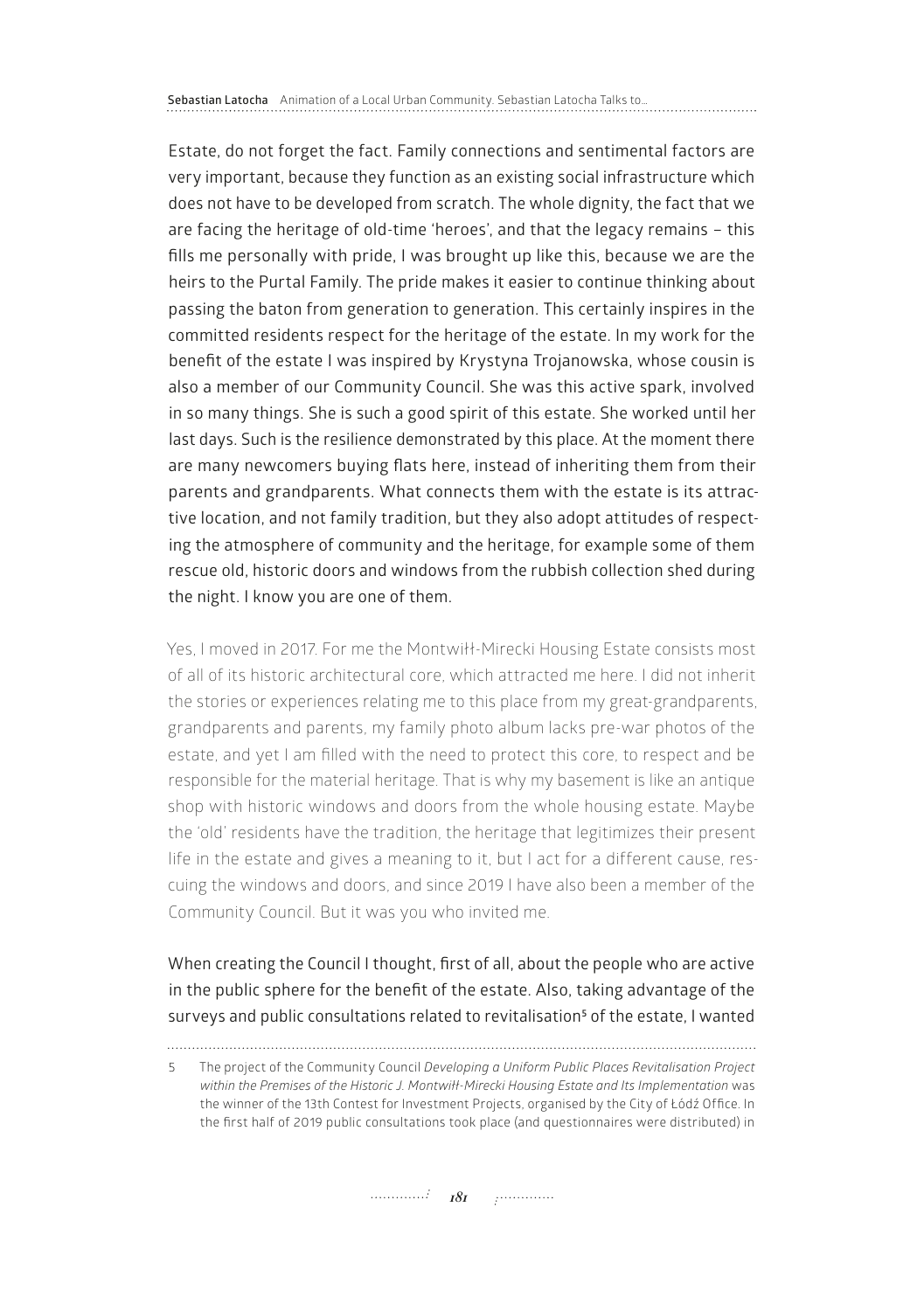to pinpoint the residents whom I did not know but who led initiative. Their other motivations, apart from the willingness to act for the common good, were of no interest to me. I involved the whole estate in the consultations. I printed as many questionnaires as there are flats in our housing estate. Walking from door to door, I delivered them personally to the residents. Only if someone was not at home, I would put the survey to their mail box. During the consultations, I singled out social representatives of each block of flats; today some of them are members of the Council.

Social animation, as we know, is a process of reviving and developing a certain community. In the dimension of an estate, it boils down to activities that the residents design and implement themselves together, for their own benefit. In order for such projects to really work, the ideas must be based on social capital ready to work for the benefit of the common good, by which I mean the local animators (from the estate). Since you compared the Montwiłł-Mirecki Housing Estate to a village community, let me mention here an animation project *The Communities on the Edge*, implemented in three rural communities in Southern Scotland. As part of it a handbook was developed for rural social animators. The authors of *Unlocking Potential. A Handbook for Community Animators* conclude that it "hopes to present itself as a useful and perhaps even inspirational tool for those fortunate enough to be playing out similar roles in their own communities" (Gavin et al.: 4). They underline the role of communities from which the animators come as such, focusing on the very fact of working with people, instead of focusing on authorities and natural leaders or working for the people. The wording is the key – 'with', and not 'for'. Sharing their own experience in animation, they give the following advice to other local animators:

We are local people who are employed to animate other local people into action. We are primarily concerned with the ideas, concerns and ambitions of local people - they shape the agenda. (...).

We cannot and will never be everything to all people and it is important that we are not seen as the local 'one stop shop'.

It should be continually stressed that we are here to work with people, not for them. Every project which we are involved in requires one vital ingredient – the support and active participation of local people at all stages. If this local support

relation to the project, initiated and performed by Remigiusz Kaczmarek, the Chairman of the J. Montwiłł-Mirecki Community Council in Łódź.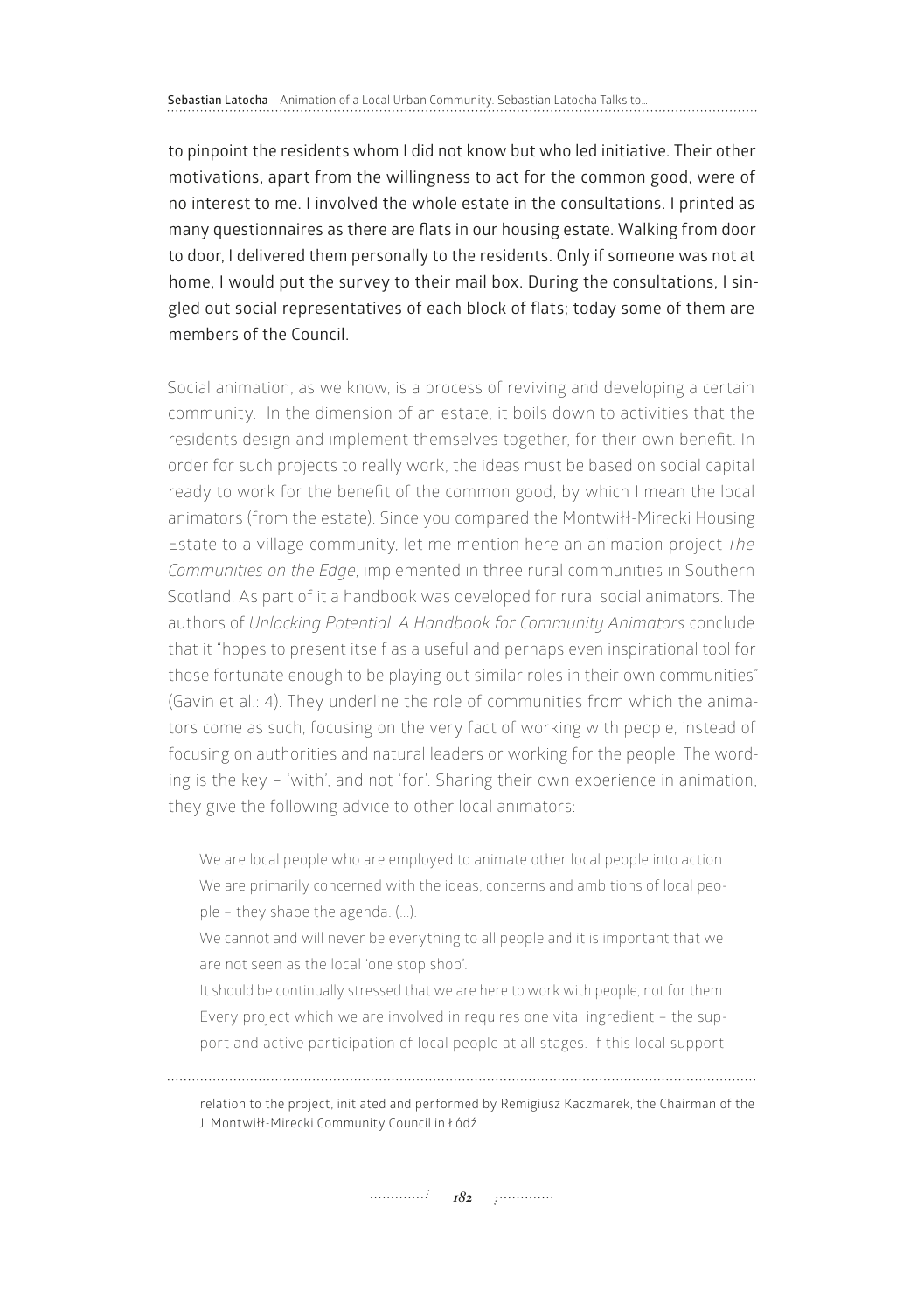falls away we must firstly pass the ball back into the play of local people in a final attempt to reactivate local support, and then make an objective decision as to whether we continue to support the project. (...).

We must strive at all times to maintain a dialogue with the wider community about our work. Openness and transparency is key to the success of building positive relationships. (...).

We must work with people on the basis that if our contracts were to end tomorrow, the work of the group should be able to continue without us. We should never be relied upon to the extent that the success (or otherwise) of a project is attributed to us (Gavin et al.: 10–11).

What do you think of this advice? Does it seem relevant in the context of an urban local community? There would be no education, animation or activity in the public sphere of the estate if not for specific individuals with their go-getting energy, temperament, contacts, competences and talents, but also if not for the people who are aware of the importance of their participation in the whole animation process, would there?

It is the people that make up the Community Council. The administrative competences of the council are one thing, but the other are specific people that really want to do something. I know such councils that exist but do nothing. The councillors see their membership as a matter of prestige, but they do little or nothing for their district. It is really the people that decide about the competences of their Council. It is us who develop social education and animation through our ideas and willingness to work. We have many active citizens in Łódź, but in large housing estates, the residents of which hardly know one another, a sense of community is hard to create. There are leaders able to engage people in some activity at the level of one street. One of them is Paweł Jędrachowicz, whose charisma led to the renovation of Zacisze Street. Many people with great ideas lack the charisma that is necessary to integrate the residents. Also the people you work with are important. This is not difficult for us, since social alertness in the Montwiłł-Mirecki estate is high. I have a feeling that our Council is very active in comparison to the rest of the city. Our residents are really involved in the local matters and many of them participate in, for example, public consultations which we organise together with them. In neighbouring Councils there are strong leaders acting with the help of a few people, but this is not real participation and social alertness, which are a fact in our housing estate. In my view our Council reflects great involvement of all the residents. We have more people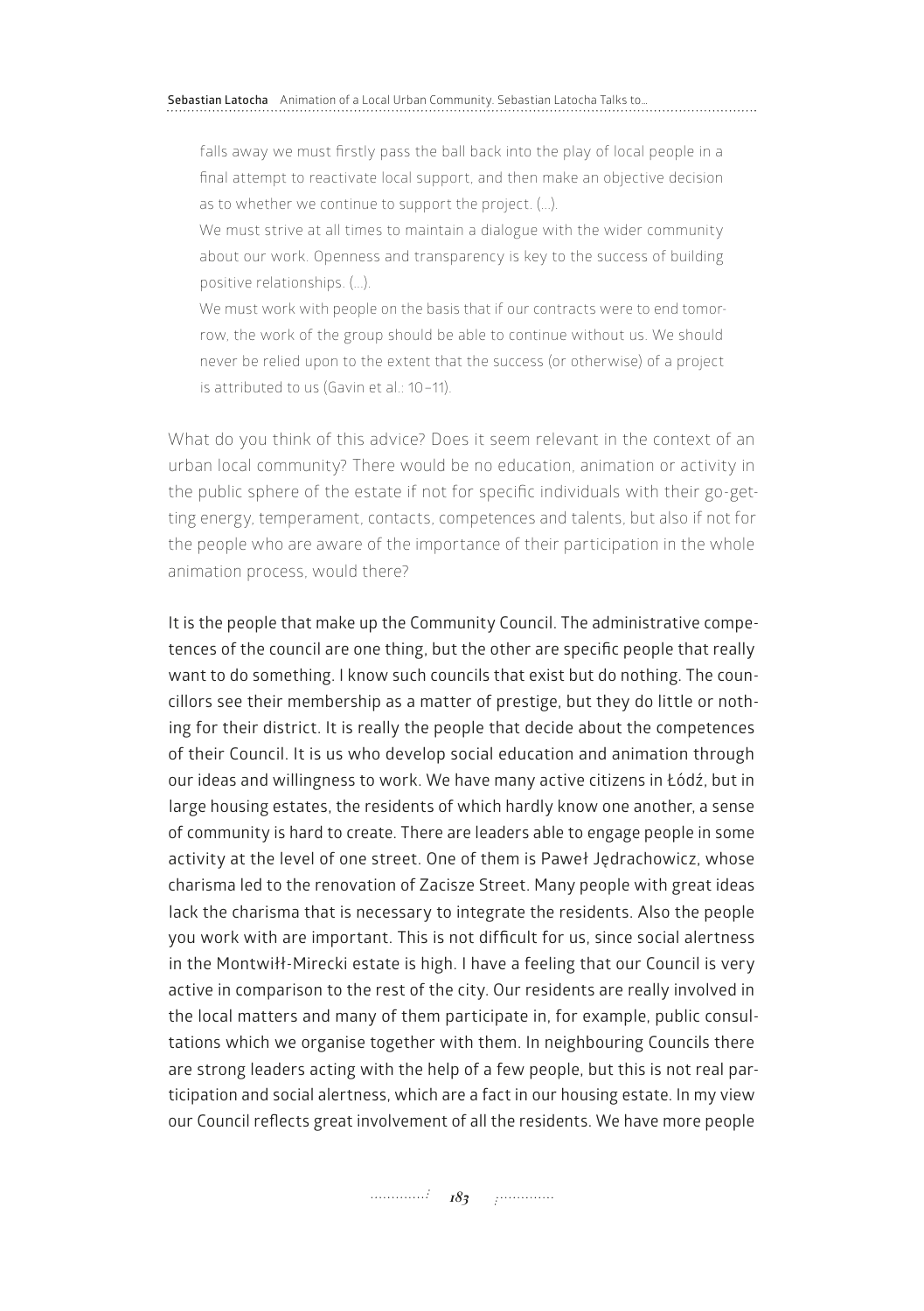willing to do some work than other estates. Participation plus leaders taking on the burden of organisation satisfy the needs of the local community that cannot be purchased in the market. The City Office can organise some event for the residents of the estate, but the Office works in a conventional way and is overworked, it does not know the characteristic features of the estate nor the particular needs of its community. Due to the fact that some people here are rooted in the local context and know their neighbours, they can meet the needs of residents better than any office.

### And what is social alertness?

Alertness, or in other words readiness, mobilisation, being prepared to take part in something. Our residents expect some activity, such as a survey on some subject. They are familiar with this kind of participation and are not afraid of it. They are aware of the fact that their opinions matter, that there are people who would act on their behalf. Our success is that people know their Community Council. This looks different in other districts. In our estate we have a kind of an English democracy model, where councillors are not anonymous, they knock at the doors of the residents to ask them about problems related to the estate and the public sphere. Our housing estate is small and compact and it is possible to knock at every door. We have some 1,500 residents, to compare with for example Retkinia that has forty thousand of them.

What are the tasks, competences and tools for education and animation of the local community held by Józef Montwiłł-Mirecki Community Council?

The role of the Community Council, as specified in our charter, is to initiate, support and organise activities in order to satisfy the needs of the estate residents. In my opinion this sums up the aim of committed residents' activity. Due to its administrative status, a Community Council can settle many matters in the City Office more easily than other entities. A city clerk treats a member of the Community Council differently than an average resident. Community councillors can provide opinions. On the one hand, a Community Council facilitates the access to the City Office for residents, on the other hand, it bonds together the whole housing estate and makes the residents feel that they can decide about their matters. The Council also has resources to cover the costs of fulfilling the social and cultural needs of residents by organising community picnics.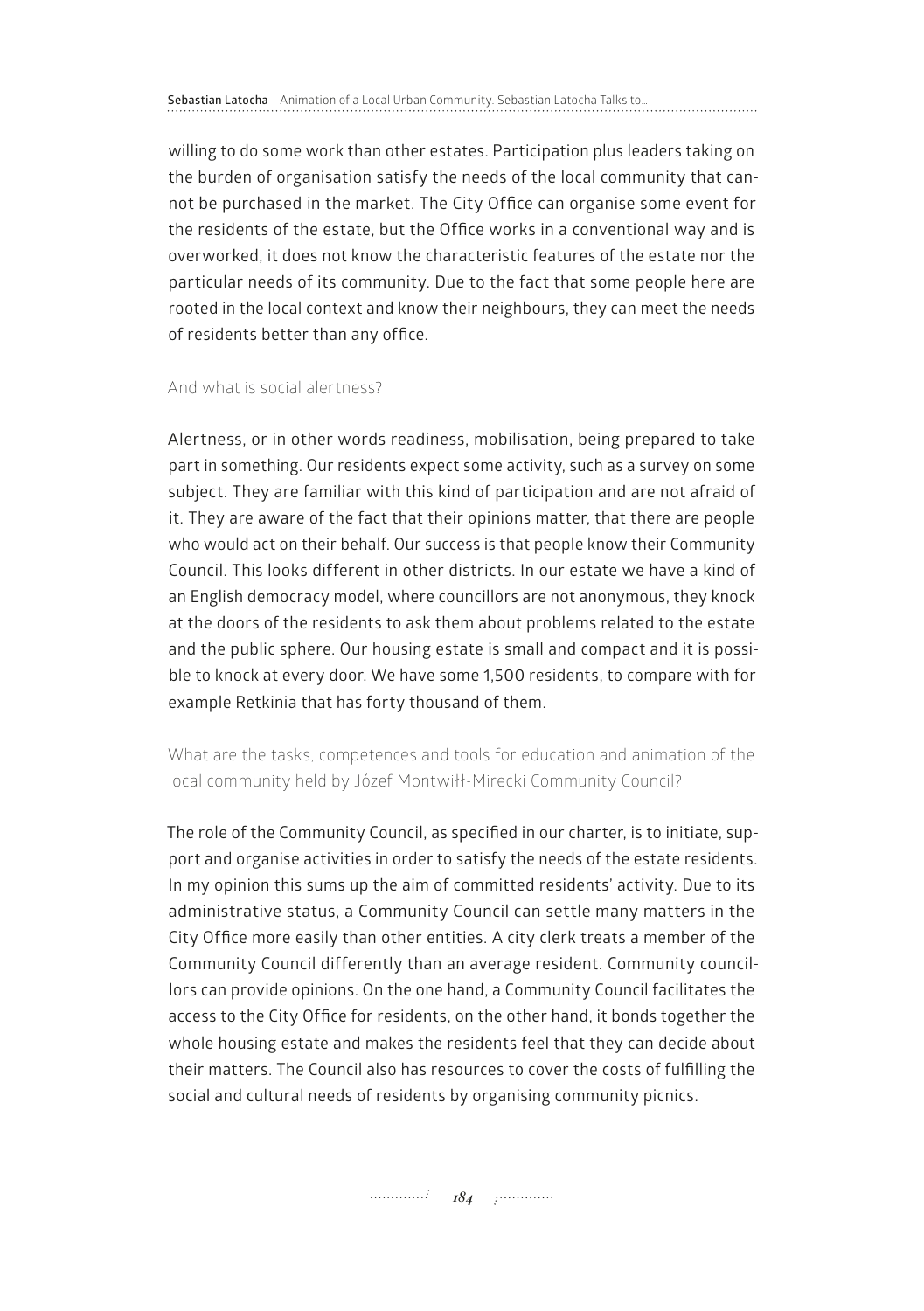Didn't the decision of the city authorities to transfer the money from the Community Councils' budgets to the Participatory Budget discourage social activists and animators of the social and cultural life of the estate from acting?

Centralisation of the resources does not build a civil society. In my opinion it was a wrong thing to do in the context of social participation. We have less money in the estate budget now, which is a discouraging factor, but paradoxically with us it works the other way round, because we take matters into our own hands. This is evident in case of the square in Jarzynowa Street and our fight to keep it, against the City of Łódź Office and the developer. Also the questionnaires and public consultations related to the revitalisation of the estate prove it. The notion of agency, dignity, subjectivity and a real impact on what happens in our area is the key to engaging the residents into the matters of the estate. It is my mission to stimulate this activity in the residents. As an estate we unite above the divisions in face of crisis.

### Does the estate have its central part?

I wish the Community Council, as a group of people who want to act, was one. It could act as an advocate representing the interests of the residents, but the truth is we lack such a central space, a common area, in the estate. This could potentially be the square in Jarzynowa Street, but at the moment it is an urban wasteland. There are various concepts for spatial development of the place. The centre of our estate keeps moving together with local initiatives, such as *Mirecka Flying Neighbouhood Café*, and the square itself is not permanently, but can sometimes turn into a centre when we organise community events, such as the picnic *Miłe chwile na Motwille* (*Nice Moments in Montwiłł*).

What is the model of activity in the public sphere that you use in your social work?

I wish my model was contradictory to the stereotypical Polish mentality as far as public and political life goes. I have a feeling that for Poles the public sphere is a place of personal debate of very few people. It is therefore my aspiration to base my model on human dignity, subjectivity and dialogue. It is also about eliminating fear from human relationships, so people stop being afraid of public officials, they respect the work of the officials as well as opinions of particular members of the local community.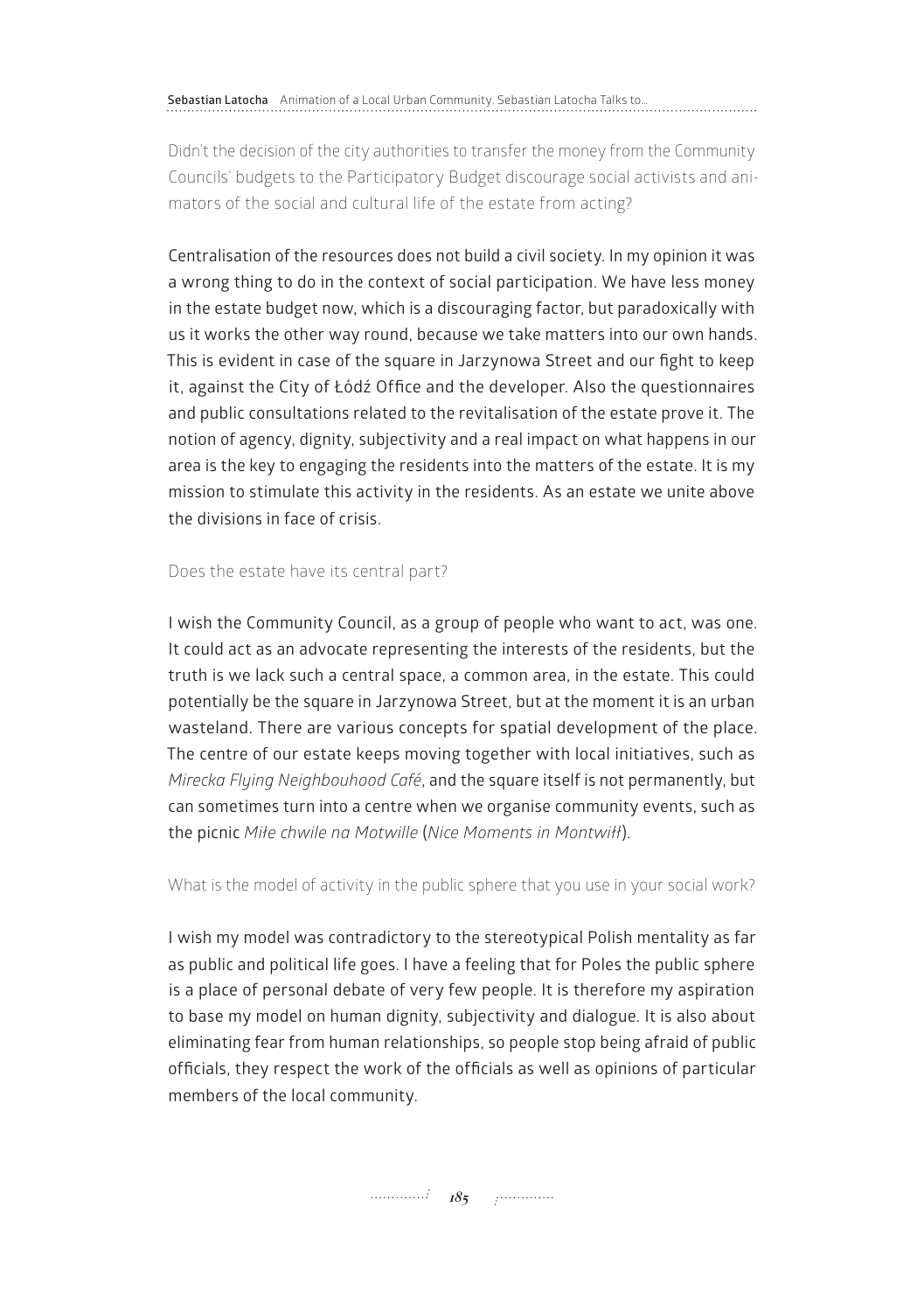**Sebastian Latocha** Animation of a Local Urban Community. Sebastian Latocha Talks to…

Do you have moments of doubt?

There are such moments. I face lack of time, fair and unfair criticism, even online hate speech. Public sphere activity affects family life, but to tell you the truth, this activity is fun for me. Commitment to community is my hobby. I am glad I create something for the estate.

What is special about local community animation in a city?

In my opinion the urban environment is complex. Its division reflects the political and world-view divisions present in our country. A situation in which the differences do not count in local matters is an unlikely utopia. We have to take them into consideration. On the level of repairing a sidewalk the division into the left and right wing should not matter. This is the absurdity of needless divisions. However, despite a certain discouragement resulting from constant attempts of the City Office to centralise management of public resources, urban movements and social activism as such keep growing. Local communities organise a growing number of picnics, meetings, lectures. So there are both symptoms that give hope and those that raise some concerns about the future.

### **Bibliography**

Augé, M. (1992). Non-lieux. Introduction à une anthropologie de la surmodernité. Paris: Le Seuil.

- Ciarkowski, B., Stefański, K. (2018). Modernizm w architekturze Łodzi XX wieku. Łódź: Dom Wydawniczy Księzy Młyn.
- Gavin, H., Gold, J., Hemmings, R., Paterson, A., Peters, S., Predota, E., Reid, I. Unlocking Potential. A Handbook for Community Animators. Obtained from: [http://www.sup.org.uk/PDF/A-](http://www.sup.org.uk/PDF/A-Handbook-for-Community-Animators.pdf)[Handbook-for-Community-Animators.pdf](http://www.sup.org.uk/PDF/A-Handbook-for-Community-Animators.pdf).
- Jarząbek, M. (2010). Dziedzictwo (sic!) modernizmu. Autoportret. Pismo o Dobrej Przestrzeni, 1(30), 76-81.
- Fornalska, D. (2018). Osiedle Montwiłła-Mireckiego. Opowieść mieszkańców. Przed wojną wysiedlenia – powroty. Łódź: Dom Wydawniczy Księży Młyn.
- Konieczny, M. (2018). Od animacji do innowacji. Jak aktywizować wiejskie społeczności? Przykład Krzaków. Acta Universitatis Lodziensis. Folia Geographica Socio-Oeconomica, 31, 59-70.